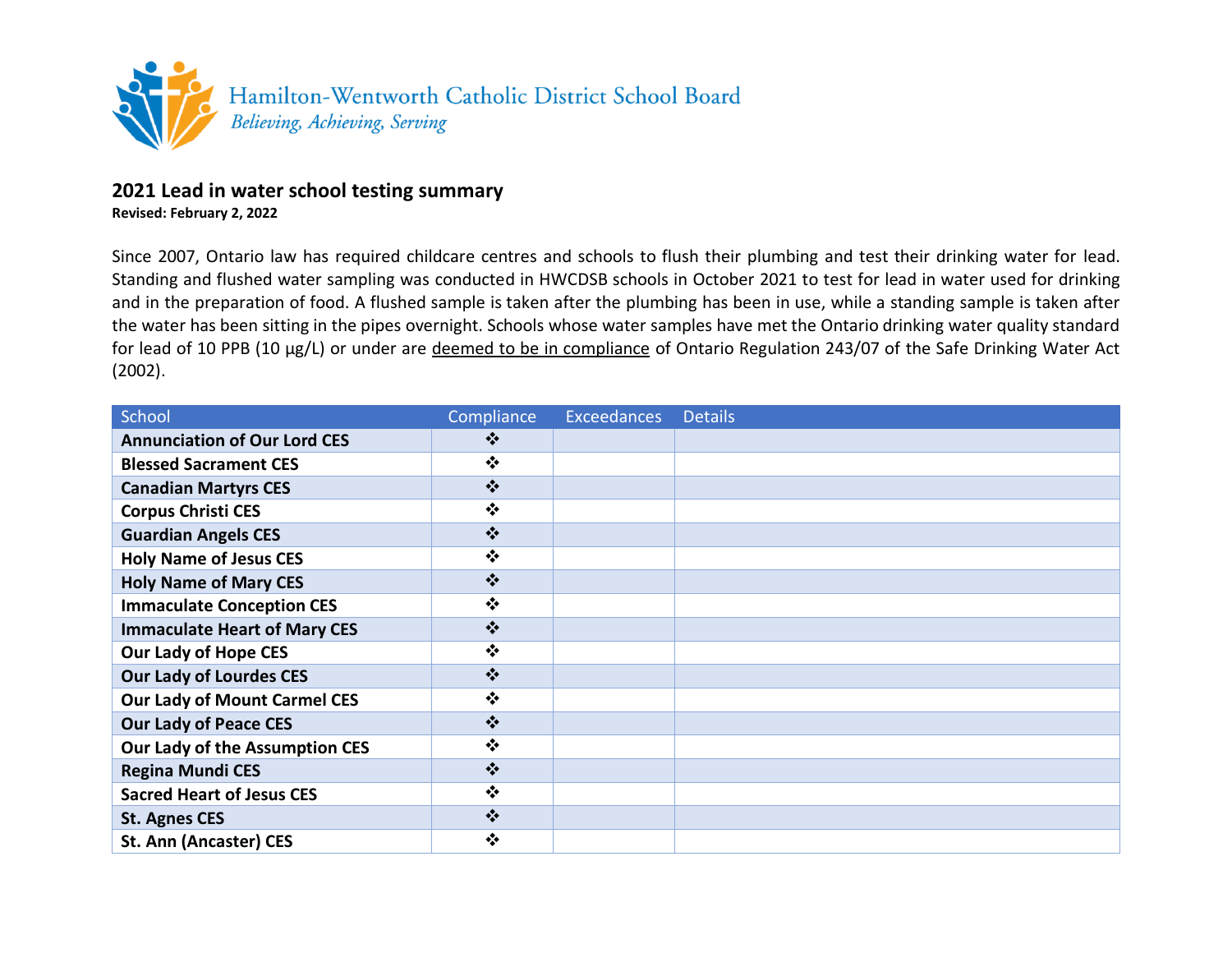| <b>St. Ann (Hamilton) CES</b>        | $\bullet^{\bullet}_{\bullet} \bullet$ |              |                                                                                                                                                                                                                                                                                                               |
|--------------------------------------|---------------------------------------|--------------|---------------------------------------------------------------------------------------------------------------------------------------------------------------------------------------------------------------------------------------------------------------------------------------------------------------|
| <b>St. Anthony Daniel CES</b>        | $\bullet^{\bullet}_{\bullet} \bullet$ |              |                                                                                                                                                                                                                                                                                                               |
| <b>St. Augustine CES</b>             | $\bullet^{\bullet}_{\bullet}$         |              |                                                                                                                                                                                                                                                                                                               |
| <b>St. Bernadette CES</b>            | $\bullet^{\bullet}_{\bullet} \bullet$ |              |                                                                                                                                                                                                                                                                                                               |
| <b>St. Clare of Assisi CES</b>       | $\bullet^{\bullet}_{\bullet}$         |              |                                                                                                                                                                                                                                                                                                               |
| <b>St. David CES</b>                 | $\bullet^{\bullet}_{\bullet} \bullet$ |              |                                                                                                                                                                                                                                                                                                               |
| <b>St. Eugene CES</b>                | $\star^*_{\bullet}\!\star$            |              |                                                                                                                                                                                                                                                                                                               |
| <b>St. Francis Xavier CES</b>        | $\bullet^{\bullet}_{\bullet} \bullet$ |              |                                                                                                                                                                                                                                                                                                               |
| <b>St. Gabriel CES</b>               | $\bullet^*_{\bullet}\bullet$          |              |                                                                                                                                                                                                                                                                                                               |
| <b>St. James the Apostle CES</b>     |                                       | $\mathbf{1}$ | Original reading of 20 µg/L in standing sample of<br>hydration station FP2. Flushed sample produced<br>undetectable reading. Precautionary remedial action:<br>replace plumbing elements in the fixture with plastic<br>lines, install lead filters in all hydration stations and<br>continue to flush daily. |
| <b>St. Joachim CES</b>               | $\bullet^{\bullet}_{\bullet} \bullet$ |              |                                                                                                                                                                                                                                                                                                               |
| <b>St. John Paul II CES</b>          | $\bullet^{\bullet}_{\bullet} \bullet$ |              |                                                                                                                                                                                                                                                                                                               |
| St. John the Baptist CES             | $\bullet^{\bullet}_{\bullet}$         |              |                                                                                                                                                                                                                                                                                                               |
| <b>St. Joseph CES</b>                | $\bullet^{\bullet}_{\bullet} \bullet$ |              |                                                                                                                                                                                                                                                                                                               |
| St. Kateri Tekakwitha CES            | $\star^*_{\bullet}$                   |              |                                                                                                                                                                                                                                                                                                               |
| <b>St. Lawrence CES</b>              | $\bullet^{\bullet}_{\bullet} \bullet$ |              |                                                                                                                                                                                                                                                                                                               |
| <b>St. Luke CES</b>                  | $\bullet^{\bullet}_{\bullet} \bullet$ |              |                                                                                                                                                                                                                                                                                                               |
| <b>St. Margaret Mary CES</b>         | $\bullet^{\bullet}_{\Phi}$            |              |                                                                                                                                                                                                                                                                                                               |
| <b>St. Marguerite d'Youville CES</b> | $\star^*_{\bullet}$                   |              |                                                                                                                                                                                                                                                                                                               |
| <b>St. Mark CES</b>                  | $\bullet$                             |              |                                                                                                                                                                                                                                                                                                               |
| <b>St. Martin of Tours CES</b>       | $\bullet^{\bullet}_{\bullet} \bullet$ |              |                                                                                                                                                                                                                                                                                                               |
| <b>St. Matthew CES</b>               | $\bullet^{\bullet}_{\bullet} \bullet$ |              |                                                                                                                                                                                                                                                                                                               |
| <b>St. Michael CES</b>               | $\star^*_{\bullet}$                   |              |                                                                                                                                                                                                                                                                                                               |
| <b>St. Patrick CES</b>               | $\bullet^{\bullet}_{\bullet} \bullet$ |              |                                                                                                                                                                                                                                                                                                               |
| <b>St. Paul CES</b>                  | $\bullet^{\bullet}_{\bullet} \bullet$ |              |                                                                                                                                                                                                                                                                                                               |
| <b>St. Teresa of Avila CES</b>       | $\bullet^{\bullet}_{\bullet} \bullet$ |              |                                                                                                                                                                                                                                                                                                               |
| <b>St. Teresa of Calcutta CES</b>    | $\bullet^{\bullet}_{\bullet}\bullet$  |              |                                                                                                                                                                                                                                                                                                               |
| <b>St. Thérèse of Lisieux CES</b>    | $\bullet$                             |              |                                                                                                                                                                                                                                                                                                               |
| <b>St. Thomas the Apostle CES</b>    | $\bullet^{\bullet}_{\bullet} \bullet$ |              |                                                                                                                                                                                                                                                                                                               |